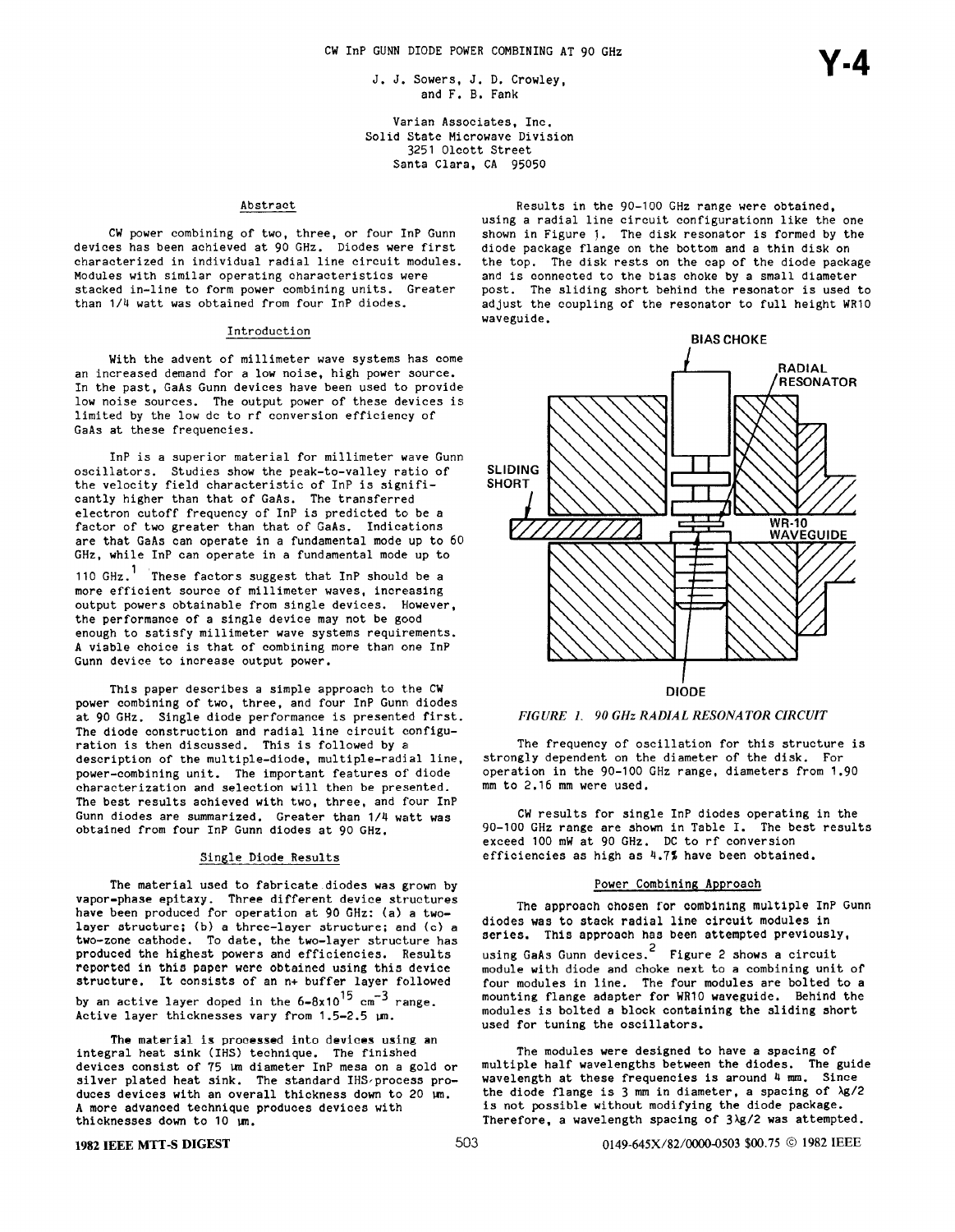To allow for the range of frequencies to be encountered, thin waveguide spacers are used between each module to vary this spacing, insuring the correct distance between devices.

| <b>TABLE I</b>                  |  |
|---------------------------------|--|
| Performance of Single Diode InP |  |
| <b>Gunn Oscillators</b>         |  |

| <b>DEVICE</b> | F     | Po   | n    |
|---------------|-------|------|------|
|               | (GHz) | (mW) | (%)  |
| EE211-1       | 89.5  | 125  | 3.27 |
| EE198-380     | 89.6  | 107  | 3.48 |
| EE198-395     | 90.1  | 100  | 2.80 |
| EE198-380     | 93.1  | 91   | 2.96 |
| EE198-384     | 93.15 | 79   | 2.81 |
| EE198-382     | 94.48 | 71   | 2.48 |
| EE198-390     | 94.8  | 68   | 2.5  |
| EE198-392     | 94.9  | 63   | 2.4  |
| EE198-390     | 100.5 | 44   | 1.52 |
| <b>EE196</b>  | 89.7  | 35   | 47   |
| EE271B-24     | 90.4  | 80   | 1.6  |
| EE271B-26     | 90.5  | 72   | 1.9  |
| EE271B-8      | 90.5  | 71   | 2.0  |



FIGURE 2. ASSEMBLY VIEW OF SINGLE DIODE MODULE AND FOUR MODULES STACKED IN-LINE

#### Diode Selection

A reasonably straightforward process was used to select devices for combining. Each device was tested separately in a radial line circuit module. output power and frequency versus bias voltage were plotted for each oscillator. With these data, similar oscillators could be selected for power combining.

Figure 3 shows an example of these data. There are several important factors to note from these plots. Consider the frequency versus bias voltage curves. Each of the oscillators must operate within a common frequency range in order to combine. There is little chance of combining a module which operates near 90 GHz with one that operates near 100 GHz. Therefore, each module can only be operated within a limited range o bias voltages. Once this is established, considera is given to the slope of the curve (i.e., voltage pushing factor). Consider a steep slope. This would give a large number of frequencies over a small interval of bias voltages and therefore make it easier to select other oscillators that may have a common frequency range. However, these types of modules are very sensitive to voltage. This makes it hard to set the operating voltage of the oscillators and keeps them in



FIGURE 3. OUTPUT POWER AND FREQUENCY vs BIAS OF FOUR DIODES USED IN POWER COMBINER

lock. To overcome this problem, one may choose an oscillator whose frequency curve shows zero slope. However, finding another oscillator with a common frequency range becomes a near impossible task. Thus, the optimum frequency versus bias voltage curve is one that falls between these extremes. In the present work, oscillators with frequency versus bias voltage curves, having slopes between 200 MHz and 250 MHz, combined with high combining efficiency. Combining efficiency i determined by the ratio of output power achieved from a combining unit to the sum of individual peak powers of the oscillators when operated separately.

Another factor to note is the shape of the power versus bias voltage curves. A broad power peak is desirable as it indicates a greater range of bias voltages can be used and still obtain close-to-maximum output power. The peaks of these curves should occur in the range of common frequencies. This insures a greater probability of high combining efficiencies. The oscillators, whose characteristics are shown in Figure 3, combined for 260 mW at 90.5 GHz, with a combining efficiency of 93%.

An alternative way of looking at the diode selection process is to observe the power versus frequency variation of the individual oscillators. Figures 4 and 5 exhibit two seta of data like this. Figure 4 shows individual oscillator curves for a two-diode combiner. Both sets of data show a common range of frequencies which the oscillators operate within. The plots for the two-diode combiner show a large power variation over a narrow range of frequencies. This is indicative of a small voltage pushing factor ( $\sim$  150 MHz/V) and a sharp power versus bias voltage peak. The four diode combiner plots in Figure 5 show little power variation with frequency. This is indicative of their broad power versus bias voltage characteristics and larger voltage pushing factor ( $\sim$  230 MHz/V). As mentioned previously, this insures the least amount of difficulty when combining individual modules. This can be seen by the fact that the two-diode combiner of Figure 4 has an 85% combining efficiency, whereas the four-diode combiner of Figure 5 has a combining efficiency >100%.